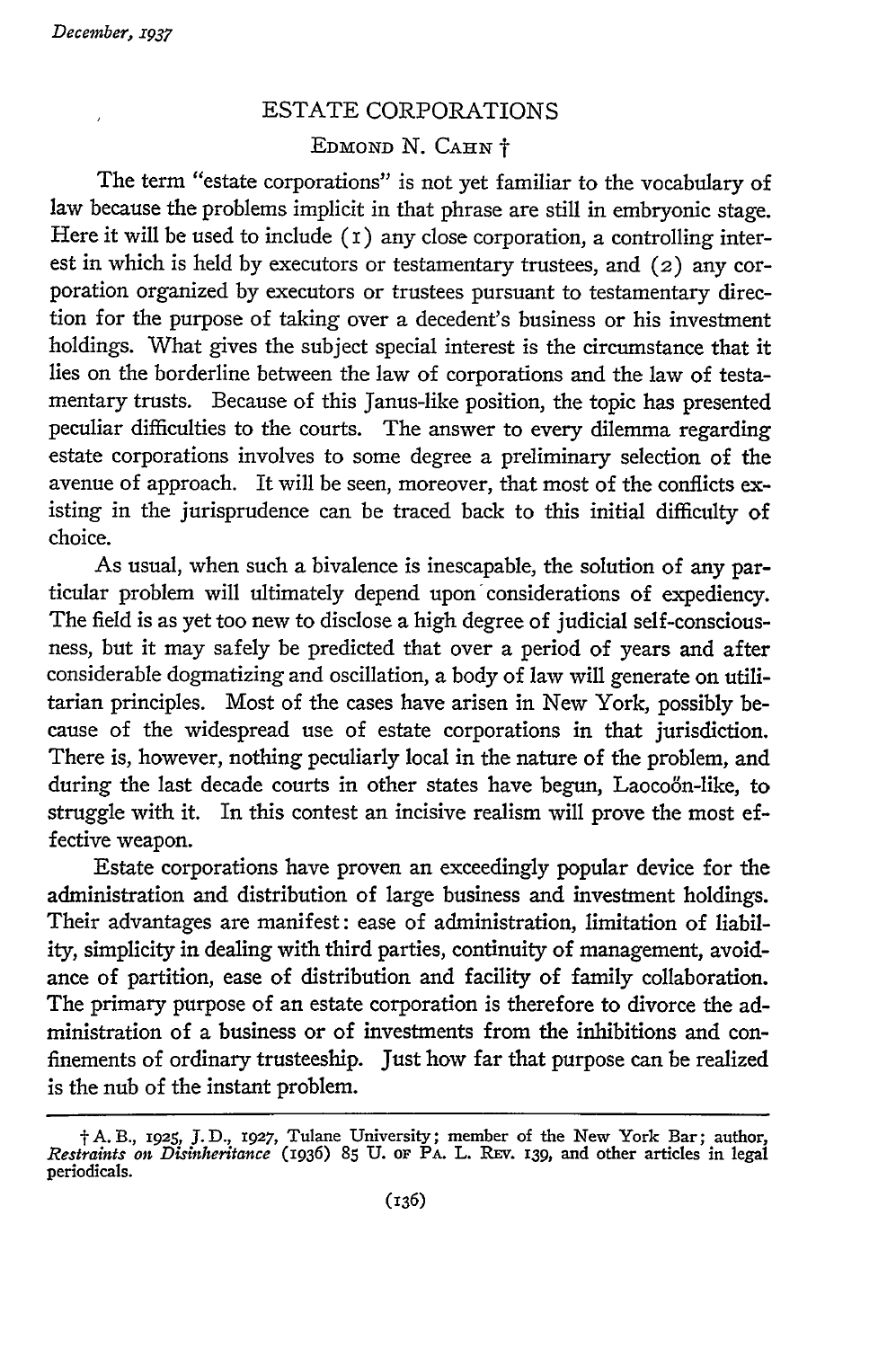**A** testator may validly direct by his will that his executors form a corporation and transfer to it his investment holdings or his business in exchange for the capital stock.' The will may further direct the mode of distribution of the capital stock either by outright bequest or by retention in trust. The rule against perpetuities is not violated by such direction because the mere conversion or change in the form of decedent's property is not regarded as a suspension of alienability or postponement of vesting. The preliminary acts necessary to effectuate the testator's wishes are viewed for this purpose as though instantaneously performed. <sup>2</sup>

Where discretion is accorded to the executors to form one or more corporations as they may see fit, they should consider the desirability of segregating certain classes of assets. For instance, it would be the part of prudence to form a separate corporation for decedent's business, and possibly to form separate corporations for specific parcels of real estate where liability might accrue under a mortgage or otherwise. The practical value of these steps is obvious, but no final decision should be reached without giving thought to the provisions of the Revenue Act of 1937 bearing upon personal holding corporations.<sup>3</sup>

The major problems in this field are created when a controlling stock interest in the estate corporation is retained in the hands of testamentary trustees. What constitutes control cannot be categorically stated. Generally the courts consider a fifty per cent stock ownership sufficient for that purpose. In determining the question, it is customary to take into account any securities held by the trustee in his individual capacity which may, in combination with his holdings as trustee, constitute a practical voting majority.<sup>4</sup>

Wherever the trustees have a working control of the estate corporation, it seems their duty to obtain representation on the board of directors and to supervise diligently the administration of the corporate affairs. Common sense requires that this duty be reasonably delegable. Once a trustee as-

**73, 283 N.** Y. Supp. *721* (Surr. Ct. 1935), *aff'd,* **273 N.** Y. 219, 7 **N. E. (2d)** io8 (i937). 3. Pub. L. No. 377, 75th Cong., **1st** Sess. (Aug. **26,** 1937) titles I, **II.**

4. Pyle v. Pyle, **137 App.** Div. 568, 122 N. Y. **Supp.** 256 (ist Dep't, igio) ; Matter of Auditore, **249 N. Y. 335, 164 N. E.** 242 (1928), *remitted for further hearing,* 136 Misc. 664, 24o *N.* Y. Supp. **502** (Surr. Ct. i93o) **;** Matter of Kirkman, **143** Misc. 342, **256** N. Y. Supp. 495 (Surr. Ct. 1932) **;** Matter of Witkind, N. Y. L. **J.,** April 3o, 1937, **P.** 2161, col. 6 (Surr. Ct.).

**<sup>.</sup>** Palmer v. Neely, **162** Ga. 767, **135** S. E. **90** (1926) (decided under statute) ; Boyle v. Boyle & Co., **136 App.** Div. 367, *12o* N. Y. Supp. io48 **(2d** Dep't, i9io), *aff'd, 20o* N. **Y.** *597,* 94 **N. E.** *io92* (I911) ; Matter of Juilliard, **238 N.** Y. 499, 144 N. **E. 772** (1924) **;** Matter of *Noll,* **157** Misc. *73,* **283 N.** Y. Supp. **721** (Surr. Ct. I935), *aff'd, but modified on minor point,* **273** N. Y. 219, 7 N. E. **(2d) Io8** (I937) ; *In re* Pittock, **io2** Ore. **159,** ig Pac. 623 (1921). See *In re* Scott's Estate, **280** Pa. 9, 13, 124 At. **27o,** 271 (1924). In the absence of such authority or of the consent of all interested parties, the executor may not take such action. Heap v. Heap, **258** Mich. **250, 242** N. W. **252** (1932) **;** Garesche v. Levering Inv. Co., 146 Mo. 436, 48 S. W. 653 (898); Matter of Wyckoff, N. Y. L. **J.,** Dec. 12, 1936, p. 2161, col. 3 (Surr. C) ; Matter of Doelger, 164 Misc. **590** (Surr. Ct. 1937). 2. Matter of Juilliard, 238 N. Y. 499, **144** N. E. **772** (1924) **;** Matter of Noll, *157* Misc.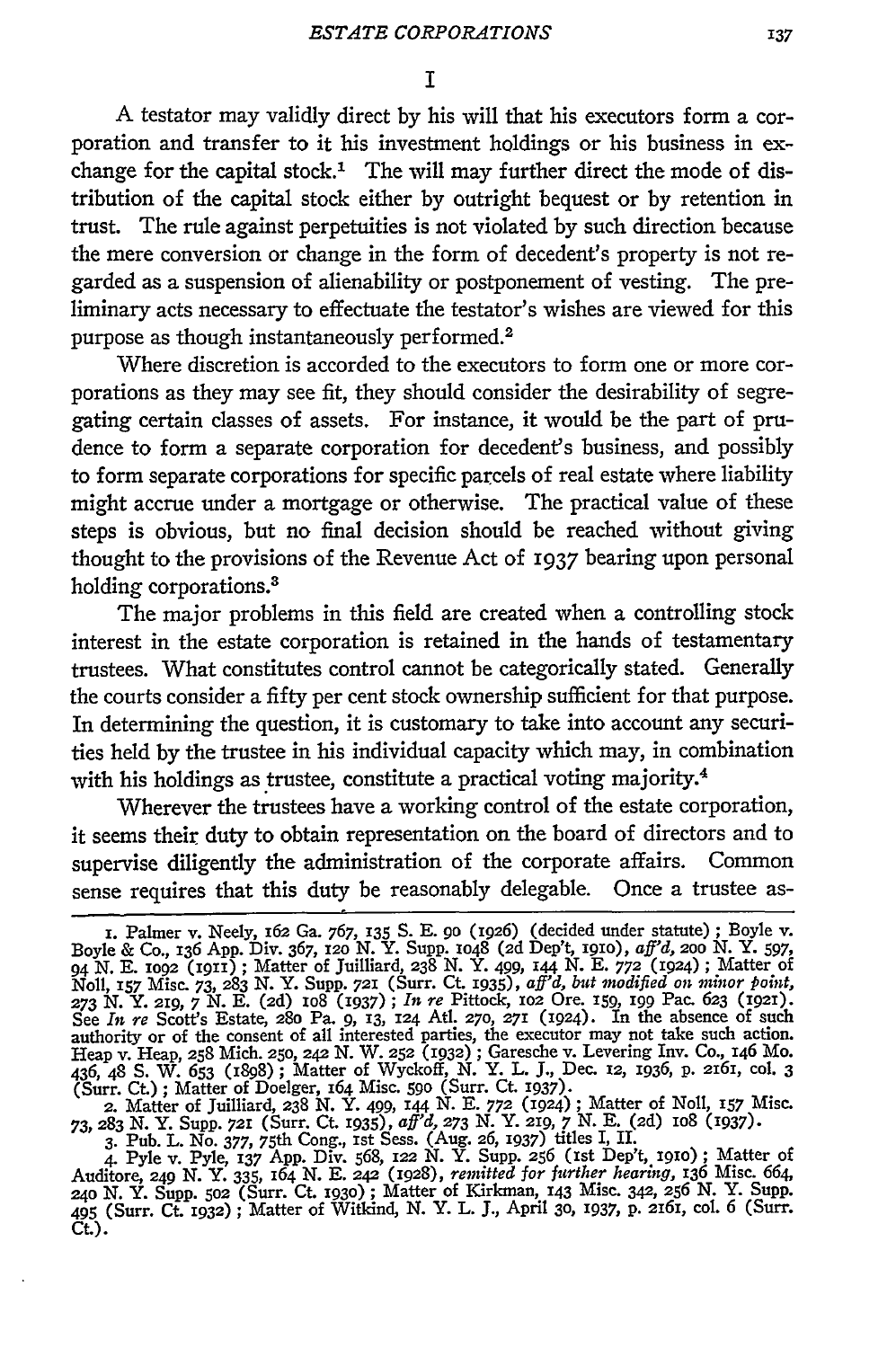sumes his functions as director or officer, he may become subject to a divided loyalty. The general business interests of the corporation and the desires of its outside stockholders may point to more speculative enterprises. In such case, it remains the duty of the trustee-director to adhere to that standard of conservatism and prudence which the interests of his trust demand. A distinction may be made where the trustee, by reason of his own stockholdings or otherwise, had been a director of the corporation prior to his appointment as trustee.<sup>5</sup>

The duties of the trustee as stockholder are not confined to the mere receipt of dividends. He must keep himself informed of the state of corporate affairs, and if for any reason the investment held by him is imperiled, he must take diligent steps to safeguard it. His remedies are the same as those of any other stockholder, e. g., stockholder's action, voting for dissolution, etc., except that he may additionally resort to the court having jurisdiction over the trust for the removal of any co-trustee whose participation in the corporate affairs has proven dishonest or wasteful.<sup>6</sup>

II

The foregoing principles are implemented by the accountability of the trustee. It is well established that where a trustee holds a working control of the stock in an estate corporation he is accountable in the probate court for the administration of the corporate affairs. His cestuis que trustent may require him to treat the corporate transactions as though they were his own transactions as trustee.7 An exception has been made where disclosure of the corporate affairs will probably injure the rights of other stockholders and where the directors did not derive their office from their stockholdings as trustees.<sup>8</sup>

The accountability of the trustee-director is not restricted to a mere disclosure of the corporate administration. If it appears that he is guilty of a breach of trust with respect to the corporate affairs, he may be surcharged by the probate court. This is true even though a judgment has

**<sup>5.</sup>** This distinction has been made in other connections. Matter of Ebbets, **149** Misc. 26o, **<sup>267</sup>**N. Y. Supp. 268 (Surr. Ct. 1933) **;** *Re* Lewis, **103** L. T. R. 495 (Ch. i9IO).

<sup>6.</sup> Matter of Auditore, 249 N. Y. 335, 164 N. E. 242 (1928) **;** Matter of Kinreich, *i37* Misc. 735, 244 N. Y. Supp. 357 (Surr. Ct. **I93O) ;** Matter of Doelger, 164 Misc. **590** (Surr. Ct. 1937) ; see General Rubber Co. v. Benedict, 215 N. Y. i8, **22, io9** N. E. *96, 97* **(915) ;** *cf.* Matter of Fidelity Loan, Trust & Guar. Co., **23** Misc. **211, 5I** *N.* Y. Supp. **1124** (Surr. Ct. 1898).

<sup>7.</sup> Farmers' Loan & Trust Co. v. Pierson, 130 Misc. 110, 222 N. Y. Supp. 532 (Surr. Ct. **1927) ;** Matter of Auditore, 249 *N.* Y. 335, *164* N. E. 242 (1928) **;** Matter of Greenberg, **149** Misc. *275, 267* N. Y. Supp. 384 (Surr. Ct. 1933) **;** Matter of Markowitz, **152** Misc. **I, 272** *N.* Y. Supp. 462 (Surr. Ct. 1934) **;** Matter of Steinberg, **153** Misc. 339, 274 N. Y. SupP. **914** (Surr. Ct. 1934).

<sup>8.</sup> Matter of Ebbets, **149** Misc. 26o, *267* N. Y. Supp. **268** (Surr. Ct. 1933) ; -see Matter of Witkind, **N.** Y. L. J., April **30, 1937, p. 2161,** col. 6 (Surr. Ct.).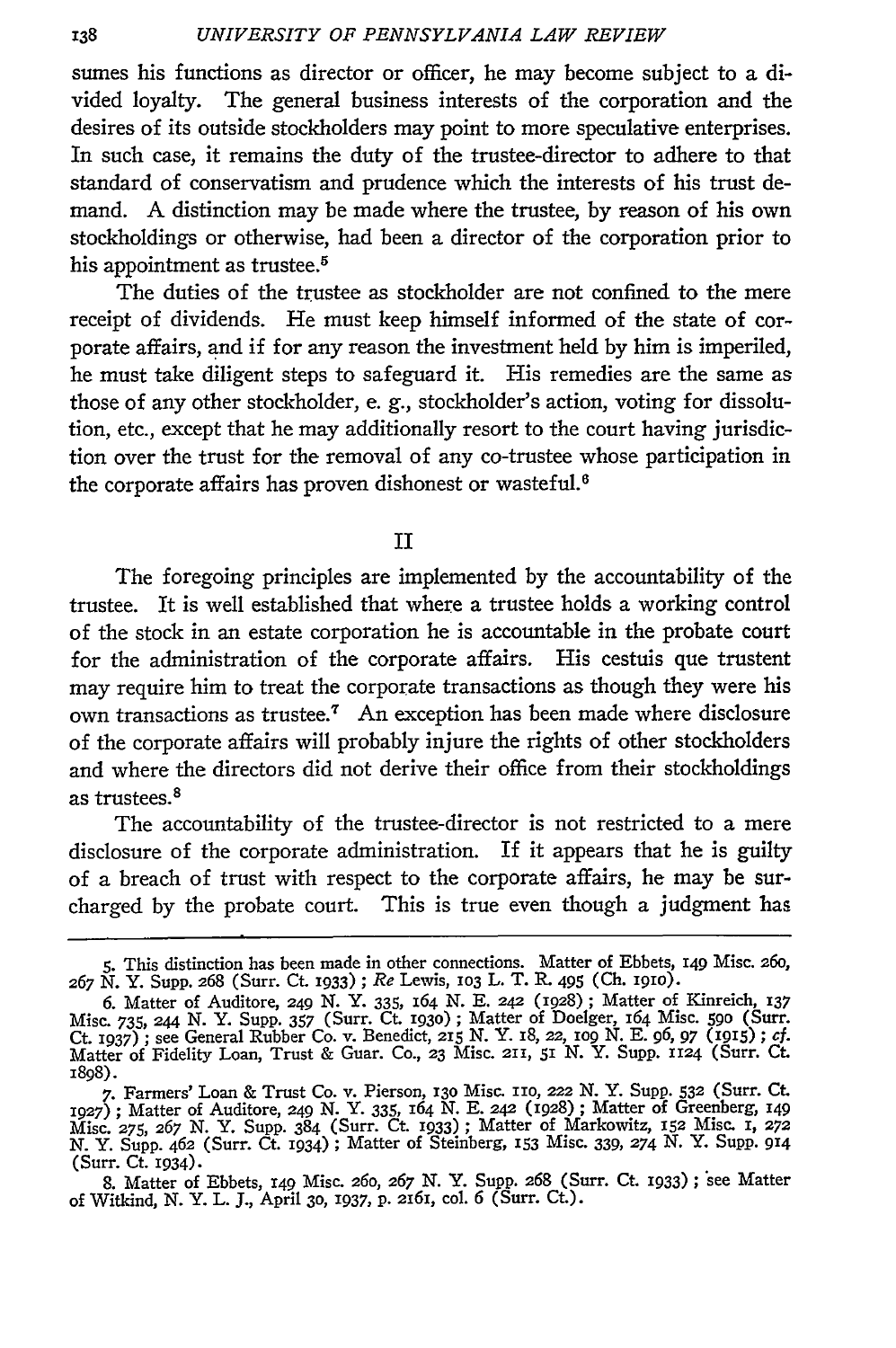already been recovered against him on behalf of the corporation. The rights of action are independent and arise out of separate and distinct duties.<sup>9</sup>

The measure of damages in determining the surcharge is the extent of impairment in the value of the estate's stockholdings. Assuming, therefore, a completed transaction in which the loss to the corporation has been liquidated, the surcharge will be that proportion of the loss which the estate's shares bear to the entire outstanding stock.<sup>10</sup> It is believed, however, that in special cases the surcharge will be larger, as where indirect impairment of the estate's investment may be made to appear over and above the immediate consequences of the breach of the trust.

There is an irreconcilable conflict in the cases as to the extent to which the probate court will inject itself into the internal administration of the corporation. This conflict largely parallels the discordance on the subject in general equity jurisprudence. Broadly speaking, the probate court will not, even upon the application of the trustee-directors, instruct or sanction in advance a proposed business transaction.<sup>11</sup> If, however, the proposed transaction appears to the court to exceed the powers of the trustee-directors, or to involve a breach of trust, the court will intervene.<sup>12</sup>

This problem may arise in a variety of connections. In a recent case **1 <sup>3</sup>**the testator had during his lifetime formed a real estate holding corporation and, for the customary motives, had set up his capital investment on its books as an indebtedness to himself. The entire stock of this corporation constituted part of the corpus of a testamentary trust for the benefit of testator's mother and sister, to whom income was to be paid during their lives. The remainder in fee was bequeathed to testator's widow and other relatives. The trustee-directors proceeded to use the earnings of the corporation to reduce the debt owed **by** it to the trust corpus. The consequence of this procedure was to enlarge the capital of the estate at the expense of the income beneficiaries. The court, after holding that this procedure effected by indirection an unlawful accumulation,<sup>14</sup> intervened in the corporate affairs to the extent of prohibiting the same and requiring the dis-

**<sup>9.</sup>** Matter of Auditore, **249 N. Y. 335, 164 N. E.** 242 (1928), *remitted for further hearing,* 136 Misc. 664, **24o N.** Y. Supp. **502** (Surr. Ct. 1930) **;** Matter of Boyle, **140** Misc. **523, 251** *N.* Y. Supp. **197** (Surr. Ct. ig3i) ; see Note (1929) 38 YALE L. J. 965.

**<sup>1</sup>o.** Matter of Auditore, 249 *N.* Y. 335, 164 **N. E. 242** (1928), *remitted for further hearing,* 136 Misc. 664, **24o** N. Y. Supp. **502** (Surr. **Ct. 193o) ;** Pyle v. Pyle, 137 App. Div. 568, *122* N. Y. Supp. **256** (ist Dep't, igio) *semble.*

**I.** Matter of Pulitzer, **139** Misc. 575, 249 N. Y. Supp. **87** (Surr. Ct. 193i).

**<sup>12.</sup>** Matter of McLaughlin, 164 Misc. **539** (Surr. Ct. 1937) **;** Matter of Adler, *id.* at **544** (Surr. Ct. 1937) ; Matter of Doelger, *id.* at 59o (Surr. Ct. **1937).**

**<sup>13.</sup>** Matter of Adler, *id.* at 544 (Surr. Ct. **1937).**

<sup>14.</sup> Since the "accumulation" was not the result of an express or implied direction of the will, it was probably not within the statutory prohibition. CHAPLIN, SUSPENSION OF THE POWER OF ALIENATION (3d ed. 1928) § 255 and cases cited. See the reference in Matter of McLaughlin, 164 Misc. **539** (Surr. Ct. 1937). The result, however, is correct on the other ground stated.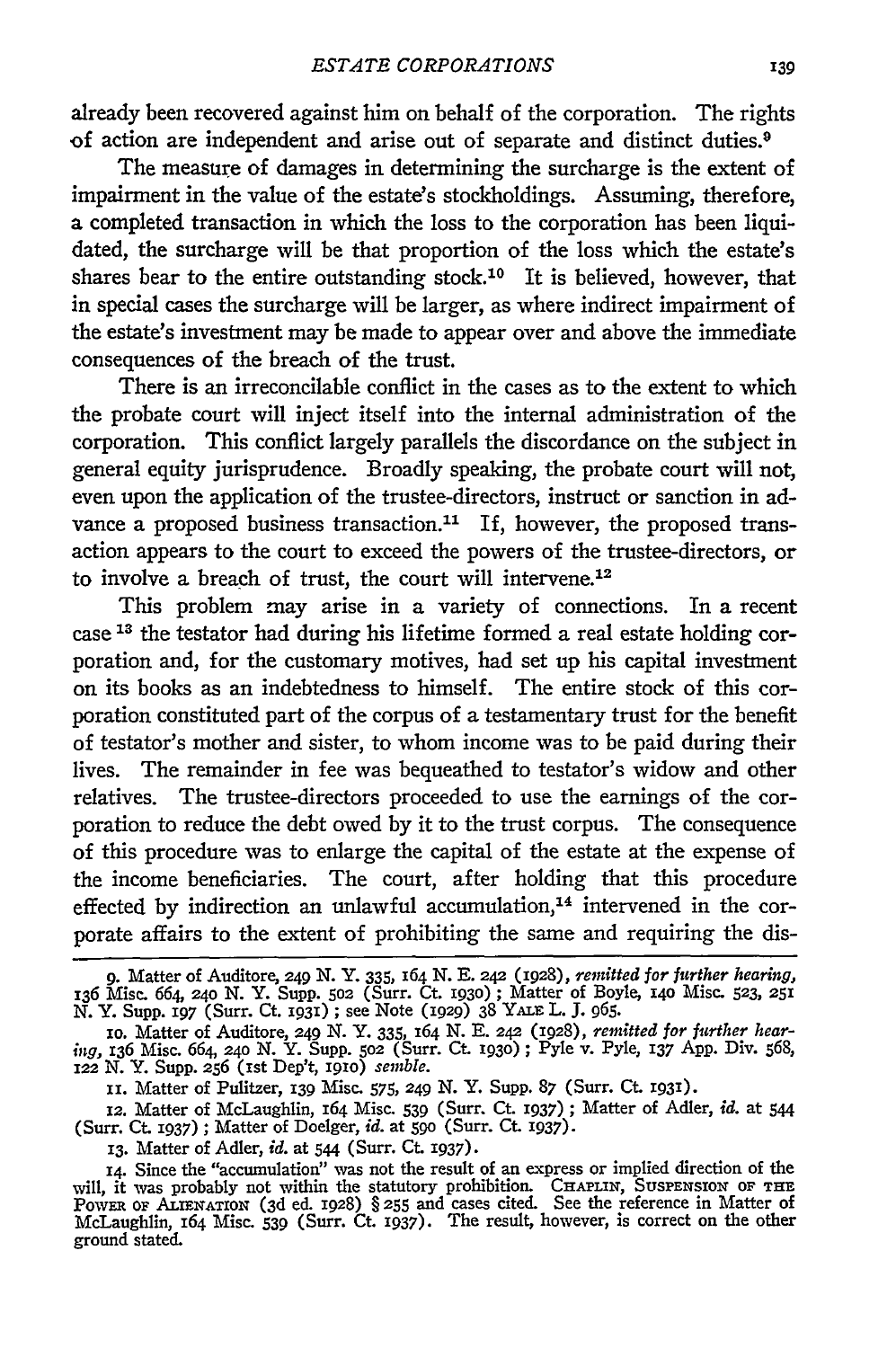tribution of net earnings as income. The testamentary scheme was thereby preserved from emasculation.

A direction in the will requiring the trustees to vote the stock of an estate corporation in a specific manner, as for the election of designated directors, is binding on the trustees and will be enforced **by** the probate court.15 A testamentary direction as to the manner in which the directors may exercise their power to sell corporate property will also warrant judicial intervention,16 as will any contemplated violation of testamentary restrictions upon the field of investments which the corporation may make.<sup>17</sup>

In cases of this type, the corporation is regarded as a mere "instrumentality of administration", and although there is much talk as to whether or not the corporate fiction should be disregarded, the essence of the matter is that the trustees simply respond to the personal jurisdiction of the court in which they qualify. The trend is toward an enlargement of the visitatorial functions of that court.<sup>18</sup>

The wisdom of this trend may well be called into question. We have already pointed out that the utility of the estate corporation arises out of its strictly corporate features. Its separateness as a legal entity produces numerous valuable by-products. True, not all of these are impaired **by** judicial intervention and supervision. For instance, incorporation may nonetheless prove a valuable device to simplify distribution and avert partition. But in the administration of large businesses and property holdings it must be apparent that judicial interference may, **by** imposing an impractical and inflexible standard, work havoc. So too, it may be argued that the same considerations of modesty which have prompted chancery courts in general to leave the determination of corporate questions to those better versed in the specific business involved might well actuate probate courts to decline jurisdiction except in palpably urgent cases.<sup>19</sup>

III

The familiar principles governing a trustee's dealings with his cestuis or with the trust res have been extended to dealings of a trustee-director with the estate corporation. The trustee-director is accountable for any profits arising out of such dealings and may be removed if he employs his fiduciary office to his own advantage.<sup>20</sup>

aff'd, 200 N. Y. 597, 94 N. E. 1092 (1911).<br>20. Elias v. Schweyer, 13 App. Div. 336, 43 N. Y. Supp. 55 (1st Dep't, 1897); Matter of<br>Hirsch (No. 1), 116 App. Div. 367, 101 N. Y. Supp. 893 (1st Dep't, 1906), aff'd, 188 N. Y.

**<sup>15.</sup>** Elger v. Boyle, 69 Misc. 273, 126 **N.** Y. Supp. 946 (Sup. Ct **191o).** 16. Farmers' Loan & Trust Co. v. Pierson, 13o Misc. 110, **222 N.** Y. Supp. **532** (Sup. **Ct.** 1927).

**<sup>17.</sup>** Matter of Doelger, 164 Misc. **590** (Surr. Ct **1937).**

<sup>18.</sup> See cases cited *supra* notes **12,** 16; Pound, *Visitatorial Jurisdiction Over Corporations in Equity* (1936) 49 HARV. L. **REV. 369.** ig. See Boyle v. Boyle & Co., **136 App.** Div. 367, *i2o* N. Y. **Supp. 1048 (2d** Dep't, **igio),**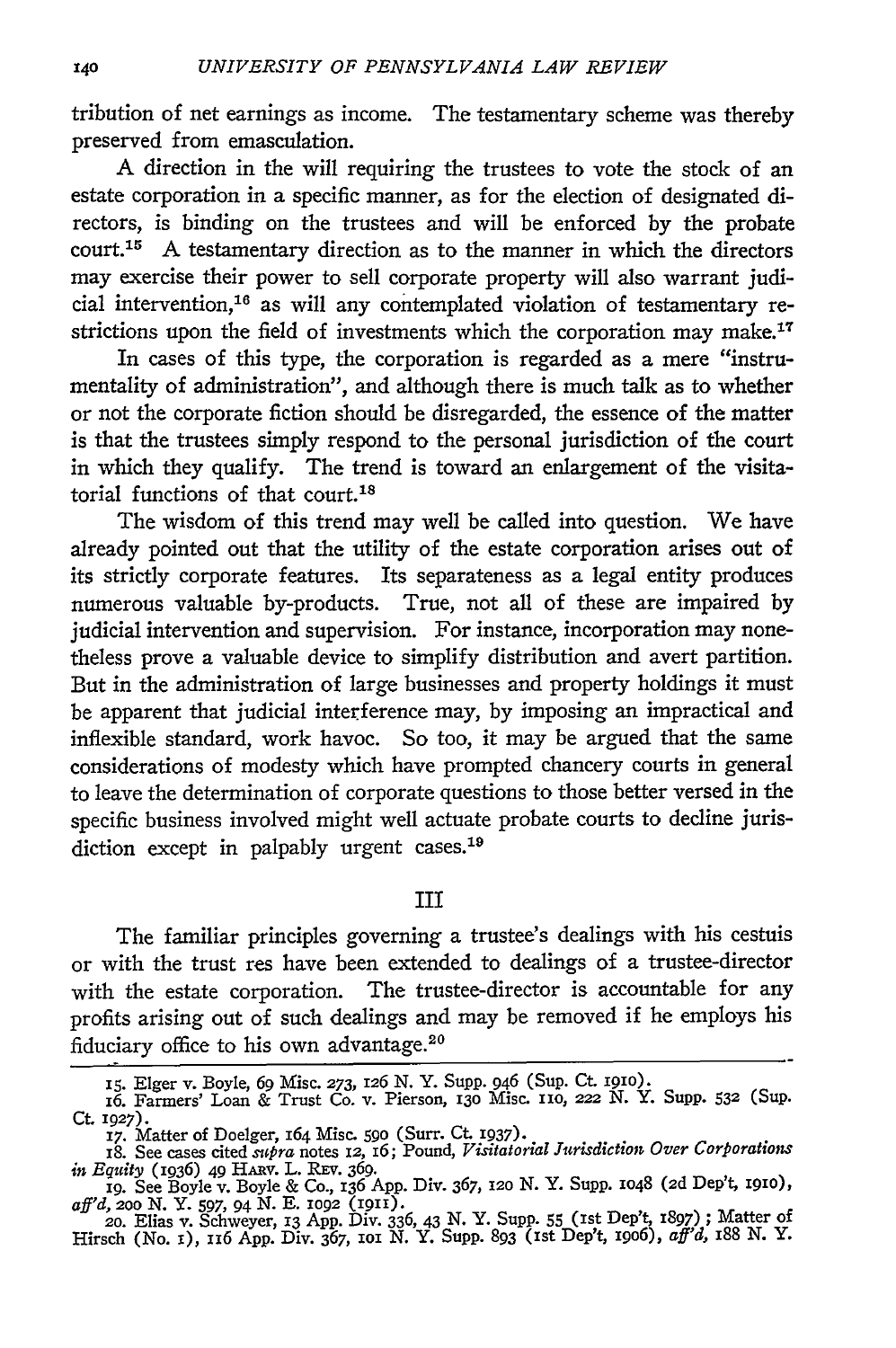A more difficult ramification of this rule arises as to the taking of salaries. A trustee holding stock in an estate corporation may be called upon as director or officer to render extensive services which would ordinarily be compensable by the corporation. These services in many instances are of substantial value to stockholders who are not interested in the trust. The customary commissions for trusteeship, whether fixed by statute or by rule of court, will generally prove inadequate in such case.

Largely because of an excessively academic approach, the courts have found grave difficulty in disposing of this question. They have analyzed it in terms of precedents governing trustees' compensation for extraordinary services. In several instances they have subsumed the salary question to the general rule against obtaining secret profits. The consequence is a line of decisions which brand the taking of salaries (unless specifically authorized in the will) as a breach of trust.<sup>21</sup>

There is a justification for this point of view. One or two courts have been realistic enough to appreciate that a trustee who obtains a corporate salary will be loath to dispose of the trust's investment in the corporation when an advantageous opportunity offers itself.<sup>22</sup> It is submitted, however, that that very accurate surmise should not prove a bar to the payment of reasonable salaries. It should simply be taken into account in judging the prudence and fidelity with which the trustee has acted in retaining the corporate stock.

To a large degree the salary question should be determined upon the facts of the individual case. If the estate corporation was one formed by the decedent, a partial guide may be found in the decedent's own course of conduct as to payment of salaries. In some instances there is not sufficient extraneous work to justify going beyond the statutory commissions. By and large, however, a trustee qua director or officer will be called upon to render extensive services, and if the work is to be thoroughly and conscientiously done the corporation must be ready to pay a fair price therefor.<sup>23</sup> Otherwise the cestuis que trustent will lose in earnings much more than they may save in unpaid salaries.

Fidelity Loan Co., **23** Misc. **211,** 51 N. Y. Supp. 1124 (Surr. Ct. 1898). **23.** Lawrence v. Garner, 48 Hun 618, 1 *N.* Y. SupP. 534 (Sup. Ct. I888); Matter of

Gerbereux, 148 Misc. 461, 470, 266 N. Y. Supp. 134, 145 (Surr. **Ct** 1933) ; Lafferty's Estate, 2 Pa. Dist. **215** (Orph. Ct. 1893) ; Estate of Peabody, 218 Wis. 541, 26o N. W. 444 (1935) **;**

<sup>584, 81</sup> N. E. 1165 (1907) ; Matter of Grossman, 157 Misc. 164, 283 N. Y. Supp. 323 (Surr.<br>Ct. 1935) ; Matter of Beck, N. Y. L. J., Dec. 17, 1936, p. 2253, col. 2 (Surr. Ct.). See In re Estate of Evans, 212 Iowa 1, **232** N. W. **72 (1931) ;** *In re* Johnson's Estate, 187 Wash. **552,** 6o P. (2d) 271 (1936). 21. Matter of Hirsch (No. 1), 116 **App.** Div. 367, **1o N.** Y. Supp. 893 (1st Dep't, i9o6),

*aff'd,* 188 N. Y. 584, 8I N. E. 1165 **(1907) ;** Pyle v. Pyle, 137 App. Div. 568, 122 N. Y. Supp. **<sup>256</sup>**(1st Dep't, **191o) ;** Matter of Kinreich, 137 Misc. 735, 244 N. Y. Supp. 357 (Surr. Ct. **1930) ;** Matter of **KYirkman,** 143 Misc. 342, 256 N. Y. Supp. 495 (Surr. Ct. 1932) **;** Matter of Grossman, **157** Misc. 164, 283 N. Y. Supp. **323** (Surr. Ct. 1935) **;** see Matter of Stulman, 146 Misc. 861, 872, 263 N. Y. Supp. 197, 211 (Surr. Ct. 1933), 99 A. L. R. 963 (1935).<br>22. Elias v. Schweyer, 13 App. Div. 336, 43 N. Y. Supp. 55 (1st Dep't, 1897); Matter of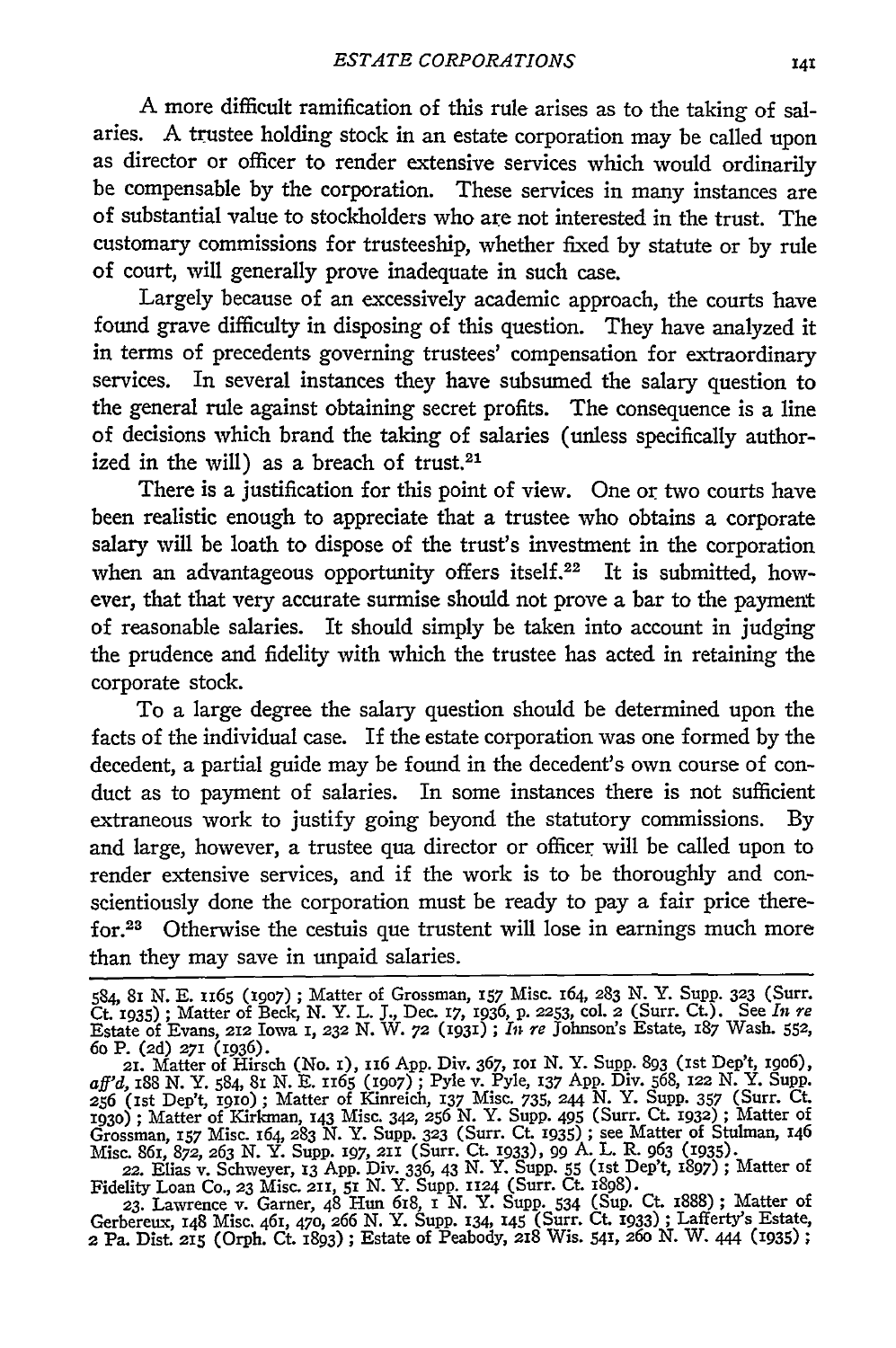Distinction is often made between the trustee who prior to decedent's death had already enjoyed some connection with the corporation and the trustee who by means of his fiduciary holdings "injected" himself into the corporate management.<sup>24</sup> This distinction is hardly tenable, since it overlooks the duty of the diligent trustee to participate actively in the affairs of the estate corporation. If he is legally bound to participate, he should (in the absence of testamentary prohibition) assume an executive role and be fairly compensated therefor. His conduct in using his stock control to vote himself a salary should be evaluated in terms of reasonableness and the worth of the duties which he is called upon to perform. This should follow wherever the trust has a working control of the corporation, and no distinction should be made between fifty per cent and one hundred per cent stock ownership. It is not important whether third parties benefit from the trustee's services, as they will where the trust holds less than all of the stock. The true criterion is whether the trustee is called upon to safeguard the shares which he holds, and whether, in doing so, he must render services not within the contemplation of ordinary commissions.

The foregoing analysis eliminates such theoretic niceties as the propriety of disregarding the corporate fiction. The question is fundamentally one of business, and must ultimately be resolved in terms of fair commercial practice.

## IV

We have been considering various facets of a single problem, to wit: whether an estate corporation is to be treated as a distinct entity or as a mere "instrumentality of administration". The same difficulties which presented themselves as to other topics have arisen with regard to the determination of what constitutes principal and income. If the estate corporation is viewed as a mere transparent form, its net earnings (to the extent of the stock held) constitute income and must be distributed as such. If, on the other hand, the corporation is held to be entirely divorced from rules of trusteeship, the beneficiary of income can look only to dividends declared and paid by it.

Three interesting ramifications of this problem are worthy of special comment. In *Boyle v. John Boyle & Co.25* the testator had directed his executors and trustees to transfer his business to a corporation to be formed, and to hold the stock of the corporation in trust for the benefit of his wife. The corporation at first operated successfully but later failed to pay divi-

*In re* Dover Coalfield Extension, **[1907]** 2 Ch. 76, *aff'd,* [i9o8] **i Ch.** 65; *Re* Lewis, **1O3** L. T. R. **495,** *497* (Ch. igio) ; RESTATEMENT, TRUSTS (1935) § 170, comment *n.* See Matter of Schlesinger, 143 Misc. **275, 256** N. Y. Supp. **381** (Surr. Ct. 1932). **24.** E. g., Matter of Berri, **130** Misc. **527, 224** N. Y. Supp. 466 (Surr. Ct. 1927).

**<sup>25.</sup>** 136 App. Div. 367, **12o N.** Y. Supp. 1O48 **(2d** Dep't, igio), *aft'd, 2oo* **N.** *Y. 597,* 94 N. E. 1092 (1911).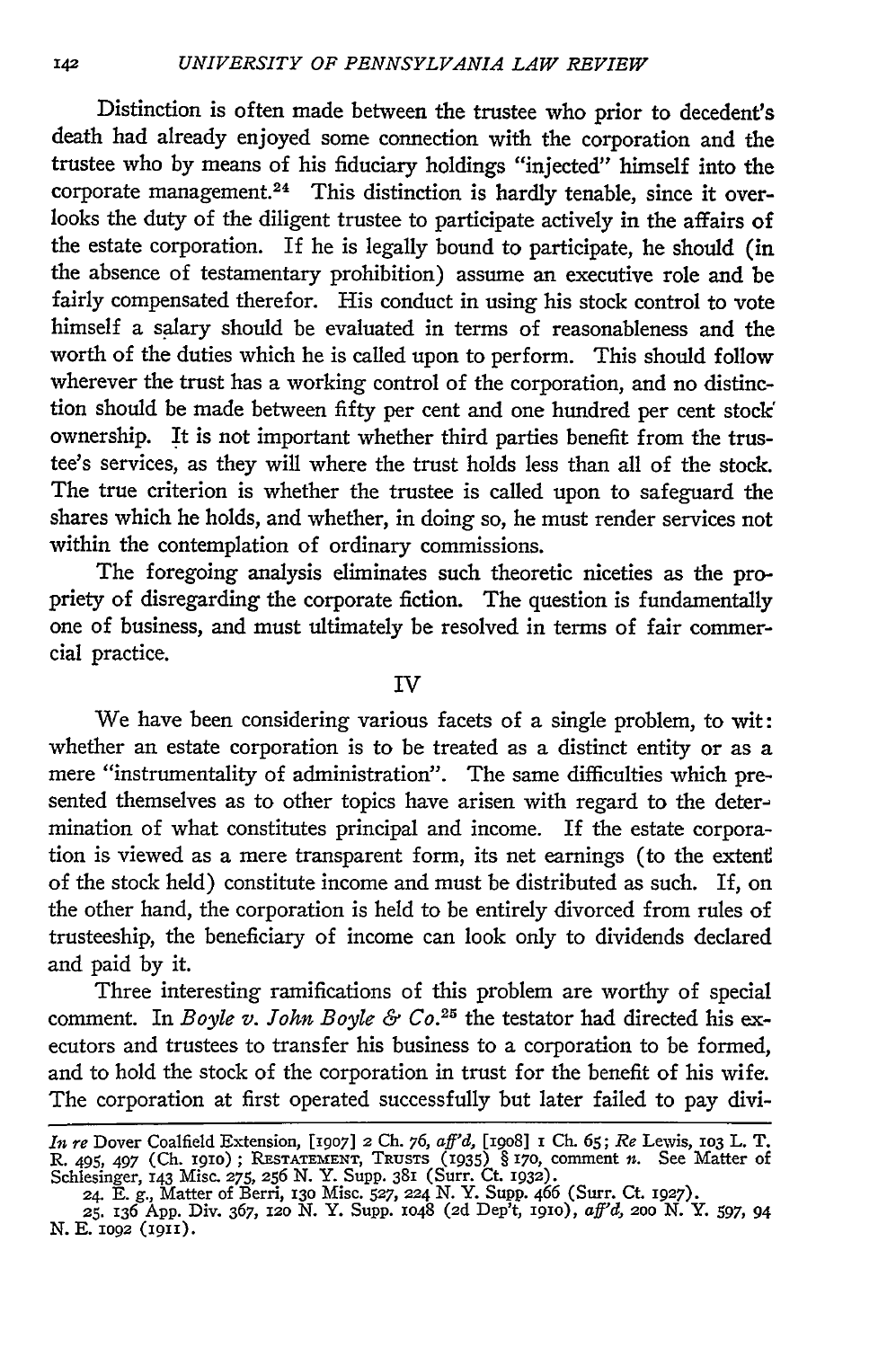dends, the directors electing to set up substantial reserves. Certain of the trustees then sued for the return of the corporate property on the ground that it was still impressed with the testamentary trust. The court dismissed the suit, holding that the property had passed to the corporation and was free of the trust; that the rights and powers of the corporate directorate were determined by the law of corporations and not by testator's will, and that the uncertainties attending the situation indicated that the court could not beneficially assume the duties of the directors in passing upon the desirability of reserves. What is most important in this case is, of course, the holding that an estate corporation may set up out of income proper reserves for contingencies, a valuable right which is denied to trustees.

In *Matter of Langdon*<sup>26</sup> the trustees held all of the stock of a real estate holding corporation organized by the testator during his lifetime. After his death certain profits were realized upon the sale of parcels of realty. Dividends were declared and the trustees applied to the court for instructions as to the allocation thereof between principal and income. The profits had been realized upon sales of real property held by the corporation long before decedent's death. The remaindermen contended that the corporate form should be disregarded and the allocation made as though the testator had died owning the real property. In such case, on familiar principles, the entire profit would be allocated to principal. But the court held otherwise, and directed that the dividends should be apportioned between principal and income in the same manner as any similar corporate dividend. It pointed out that the testator, in forming the corporation and in bequeathing its stock, must have had in mind the advantages of such a method in the administration of its holdings and the distribution of the estate assets. The thought underlying this decision is not that the corporate form may not be disregarded, but rather that the testamentary scheme could be more perfectly effectuated by respecting it.

In the third case, *Matter of McLaughlin,27* the question took a different aspect. The directors of an estate corporation were using the earnings to pay the corporation's indebtedness to decedent's estate. They were thereby building up principal while starving out the beneficiaries of income. The court insisted upon its power to supervise the corporate affairs, directed the reversal of what had been done, and further required the trustees to effect the dissolution of the corporation. Here too, the implicit gravamen of the decision was the desire to preserve and validate the testamentary scheme. Whether the court was justified in directing dissolution of the corporation is not equally clear. In the instant case the trustee raised no objection

**<sup>26.</sup>** 139 Misc. 379, 248 **N.** Y. Supp. 146 (Surr. Ct. 1931). **27.** 164 Misc. **539** (Surr. Ct **1937).** As to dividends of an estate corporation whose assets are of a wasting nature, see Oliver's Estate, 136 Pa. 43, **20** AtI. **527** (189o), and cases collected in Matter of Hilliard, N. Y. L. **J.,** Oct. **14,** 1937, p. **1149,** col. 6 (Surr. Ct.).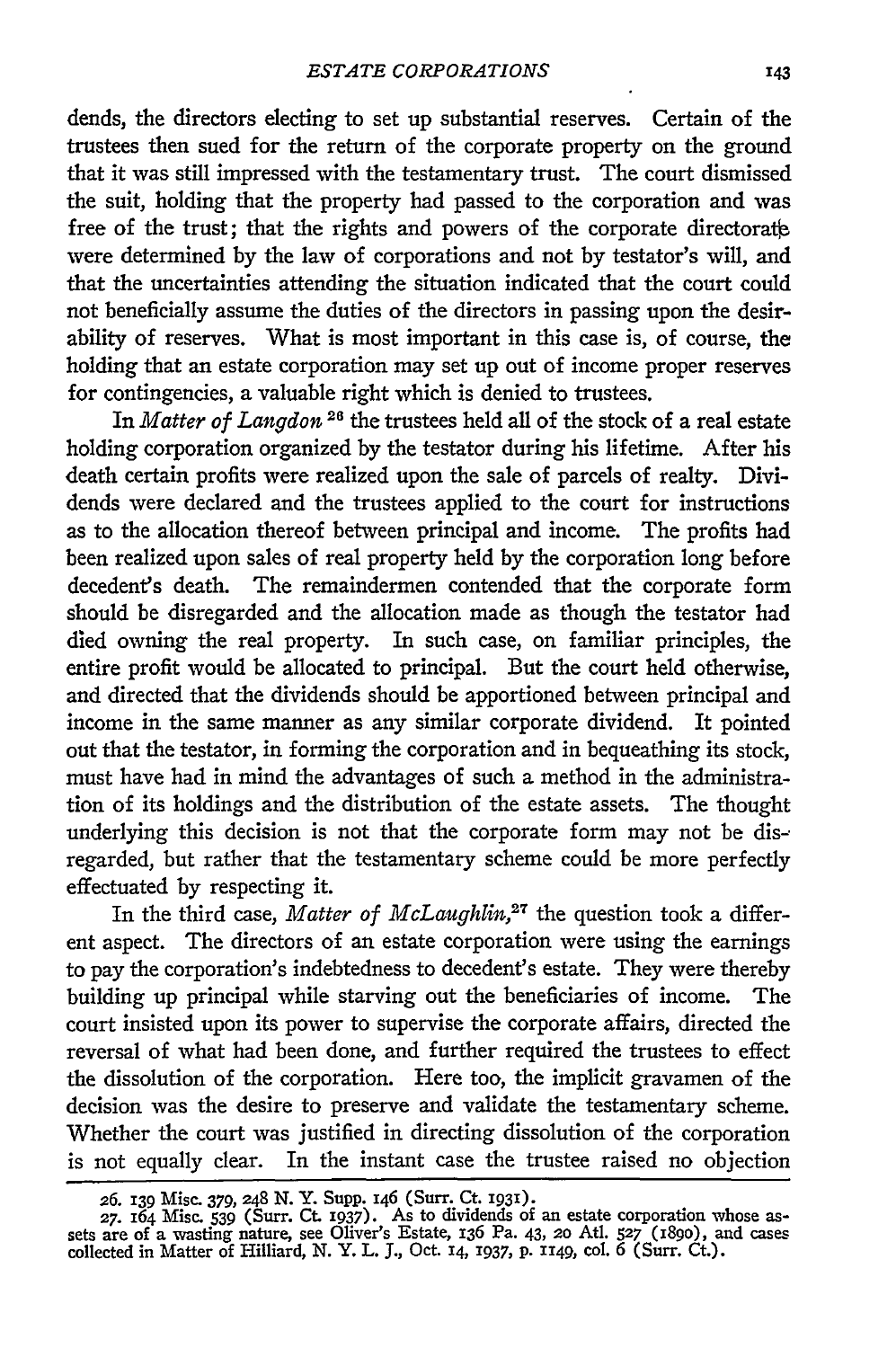thereto. The effect of dissolution was, however, to surrender the advantages incident to the corporate device. The retention of these advantages may itself be considered an integral part of the testamentary scheme.

The directors, in passing upon the declaration of dividends, are therefore confronted with dual criteria. They must respect the testamentary scheme, but in doing so they can avail themselves of certain enlarged rights accorded **by** the law of corporations. Their problem is further complicated **by** the provisions of the Revenue Act of 1936, under which capital gains may constitute part of the corporate income for tax purposes.<sup>28</sup> If the corporate income, including capital gains, is fully distributed, an apportionment of the dividend will be necessary, and part of the corporate property will thus pass into the principal of the trust. If the capital gains are not distributed, the trustees may be surchargeable for wasting the amount of tax thus incurred. Of course the director of any corporation may be accused of waste if he invites an increase in taxes **by** unreasonable failure to declare dividends. But in the case of an estate corporation the duty is heightened **by** the admonitions contained in the will. The function of an estate corporation is not to build up equity but to preserve a productive asset intact. Consequently, although trustee-directors have the power to establish suitable reserves out of income, they should exercise that power with considerable caution.

This much is clear-that the income of the corporation is not income of the trust. It may become income of the trust upon the declaration of dividends. Even when that takes place, the dividends paid may be required to be apportioned between principal and income. The most that can be said on the part of those who contend for the disregard of the corporate entity is that the trustee-directors may be instructed to declare dividends where failure to do so would render the testamentary scheme nugatory. In essence this is simply a particular and somewhat intensified application of the general rule that directors may not arbitrarily refuse to declare dividends.

V

The necessity of a pragmatic approach becomes even more important when the rights of third parties vis-a-vis the estate corporation arise. It is manifest that adjustments of great delicacy must be made to preserve an equitable balance in the triad consisting of the estate corporation, the cestuis que trustent and the third parties. The function of a third party (i) as stockholder, and (2) as creditor, will be considered.

The role of a third party as stockholder in an estate corporation may prove an unhappy one. We have defined an estate corporation as one in which the control resides in the trustee, taking into account both his indi-

**<sup>28.</sup> 49 STAT. 1678,** 26 **U. S. C. A.** § **112 (SupP.** I936).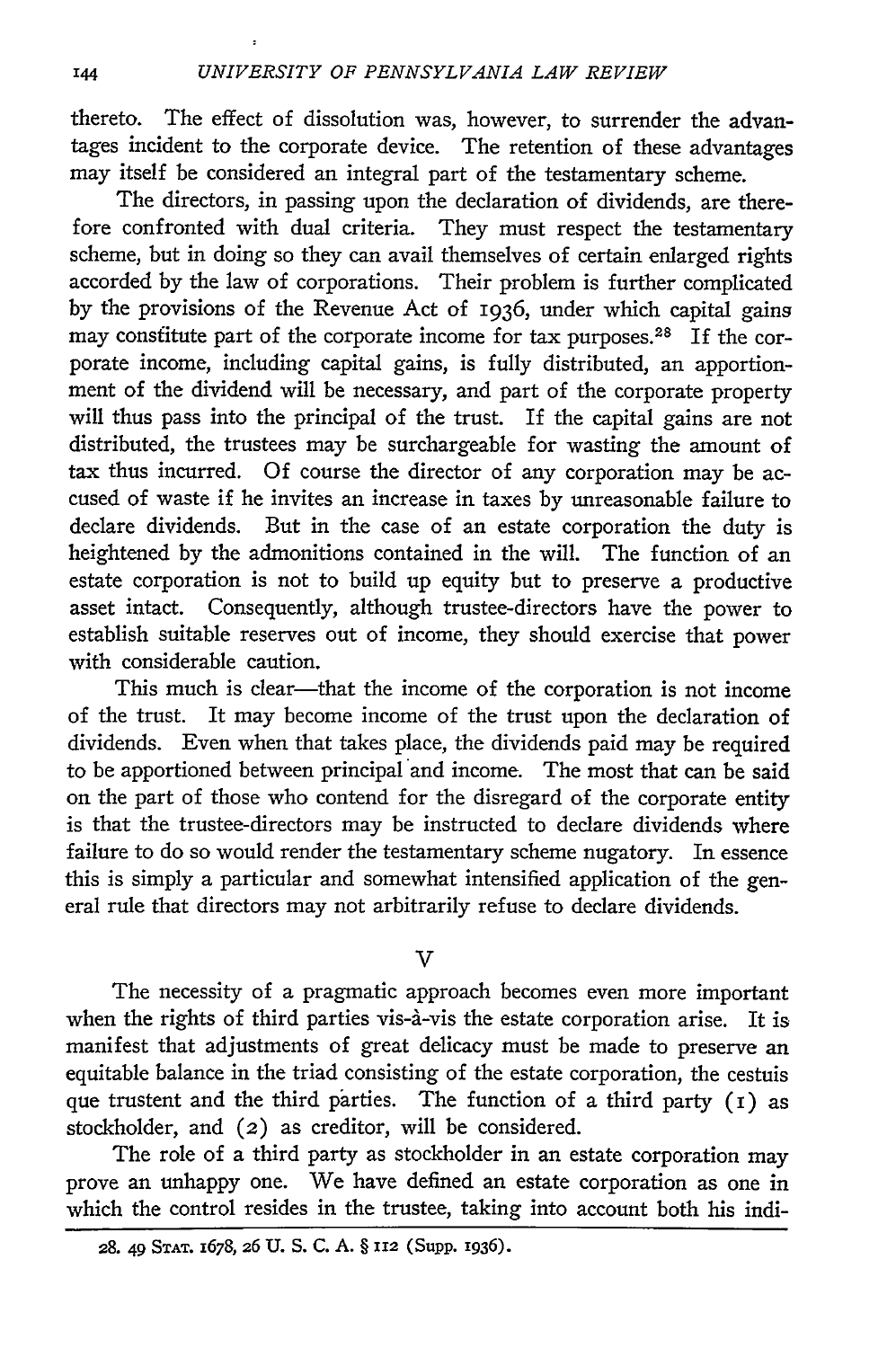vidual and his trust holdings. The outside stockholder is therefore presumptively in a minority position. His status is further impaired by the division of loyalty of those in control of the corporation. The directorate are confined by their trust obligations and in many instances by express testamentary inhibitions. The outside stockholder who enjoys none of the benefits of the trust may thus find his own investment restricted or jeopardized by its terms. The directors may refuse to reduce the capital indebtedness or to renovate corporate realty or to establish ample reserves, all because their duties to the trust cut across the line of free action as directors.

What are the rights of the outside stockholder in such a case? It would seem that wherever he can be charged with having made his investment after knowledge of the peculiar circumstances affecting the corporation, he cannot complain. The corporation in such instance has been likened to one created by special statute, having limited privileges and powers. 29 Notice of such limitations may be contained in the corporate charter, the by-laws, or the very title of the company. Where, however, there is nothing in the charter, by-laws, or style of the corporation to indicate that it is an estate corporation, it would seem that the vendor should be under a duty to disclose this pertinent element.

The outside stockholder's predicament may, however, arise in a different manner. He may have owned his shares during the decedent's lifetime and before the corporation was converted by the will into testamentary control. In such case it does not appear that the outside stockholder could compel the trustee-directors to violate the terms of their trust. It is possible, however, that he could obtain a decree directing either the dissolution of the corporation or, where local statutes permit, assessment of the value of his shares and the retirement thereof.

It may be confended that the conversion of the corporation into an estate corporation (effected by the will of the majority stockholder) is tantamount to such amendment of the corporate by-laws or charter as any majority stockholder might bring about during his lifetime. On the other hand, amendment of the charter or by-laws usually requires a much more substantial majority interest than is effective to convert the company into an estate corporation. Moreover, the changes in the administration of corporate affairs so effected are not such changes as are ordinarily the subject of amendments to the charter or by-laws. The essence of the entity is transformed.

The courts have never been particularly sympathetic with the predicament of a minority stockholder in a close corporation. In the absence of proof of fraud or waste he is usually remediless. Where, however, he can show that the action of the directorate will inevitably subserve loyalties in

**<sup>29.</sup>** Matter of Doelger, 164 Misc. **590** (Surf. Ct. 1937).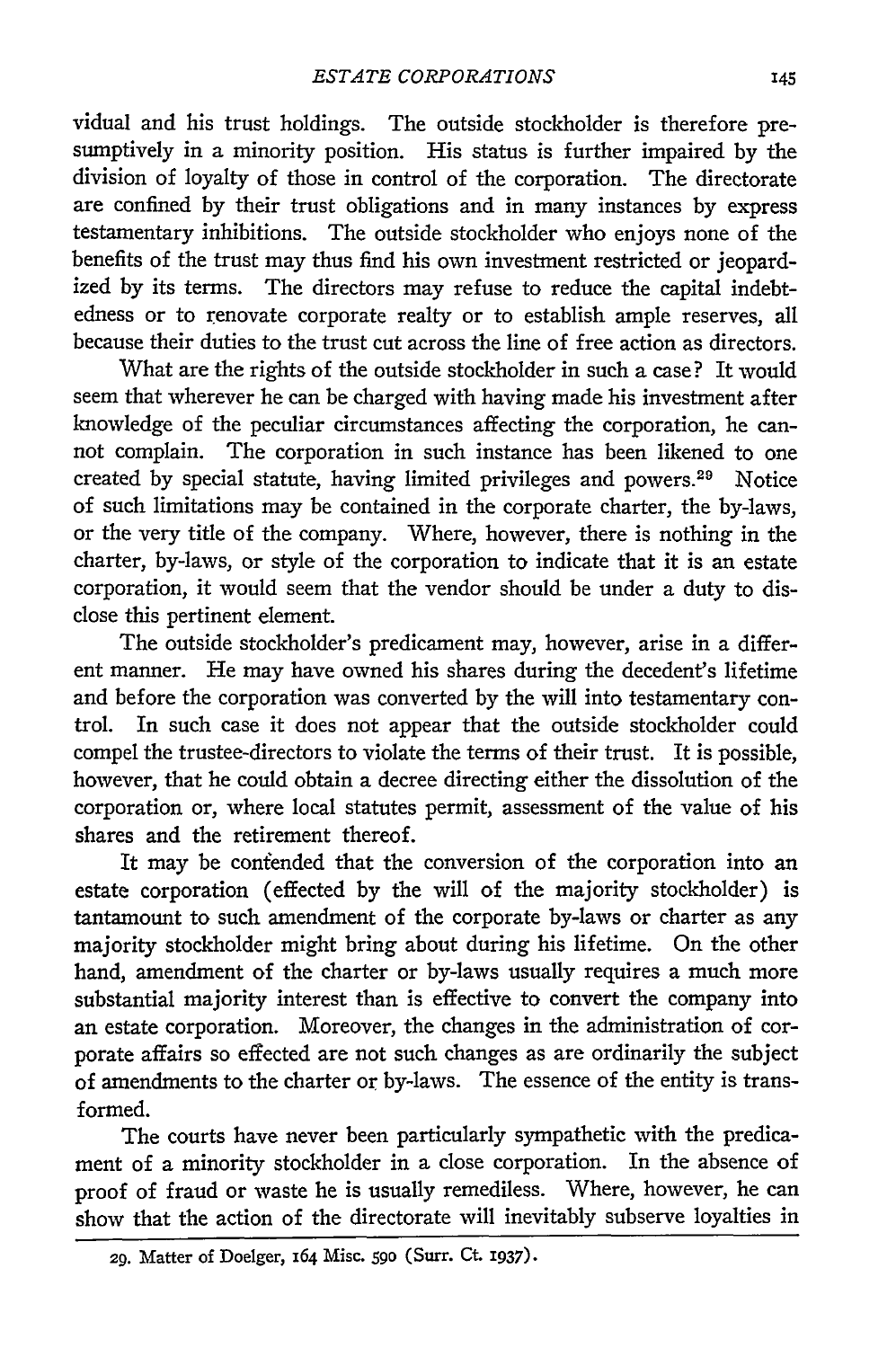which he has no interest (that is to say, loyalties to the trust), and where the testamentary inhibitions are sufficiently substantial to transmute the corporate business, equity may extend its arm to enable him to withdraw. No authority for this position has been found.

Familiar chancery principles should govern the rights of creditors in their relation to the estate and to the estate corporation. The corporate entity will not be disregarded where both it and the estate become insolvent and the rights of creditors of both entities are involved.<sup>80</sup> Where because of the solvency of both the estate and the corporation no practical harm can be done, there has been some judicial cutting across fields. In *Matter of Daly* **31** the surrogate allowed an attorney to recover from the estate for services rendered to the estate corporation. And in *Matter of Auditore <sup>32</sup>* the court required attorneys to refund a payment made by the estate where they had misrepresented the amounts theretofore received by them from the estate corporation, stating that the estate could adjust the refund with the corporation.

There is some peril in this over-simplification. True, the remedies in the probate court are invitingly simpler than those at law. But there is always the possibility of overlooking the rights of creditors and lienors who are not before the court or who have contingent or unliquidated claims. It is therefore the part of wisdom, even where both the estate and the corporation are solvent, to remit the creditors of each to their respective obligors.

## VI

A very recent case, *Matter of Doelger,33* suggests an unexplored area in the law of estate corporations. That is the question of the scope of corporate powers and the extent to which trustee-directors may exercise them. As has been indicated, restraints and inhibitions not in conflict with the mandatory law of the state may be validly imposed by the testator upon the trustee-directors. He may admonish them how to conduct the corporate business, how to vote the corporate stock, how to compensate themselves and others, etc. These directions are effectual through the medium of chancery jurisdiction over the fiduciaries in their capacity as trustees. If the testamentary directions are embodied in the corporate charter or **by**laws, it would seem that even a stockholder who was a stranger to the

**<sup>30.</sup>** See Matter of Richman, **142** Misc. **103, 107, 253** N. Y. Supp. 838, 843 (Surr. Ct. **193).**

**<sup>31.</sup>** i58 Misc. **659,** 287 **N.** Y. Supp. *957* (Surr. Ct. **1935),** *aff'd,* 246 **App.** Div. *759,* **283** N. Y. Supp. **929** (2d Dep't, 1935) **;** *cf.* Matter of Steeby, **143** Ore. **501, 20** P. **(2d)** io8o (1933) **;** Hake v. Dilworth, *96* **S.** W. **(2d) 121** (Tex. Civ. App. 1936).

**<sup>32.</sup> N.** Y. L. **J.,** June 9, **1937, p. 2910,** col. 6 (Surr. **Ct.).**

<sup>33. 164</sup> Misc. 59o (Surr. Ct. 1937).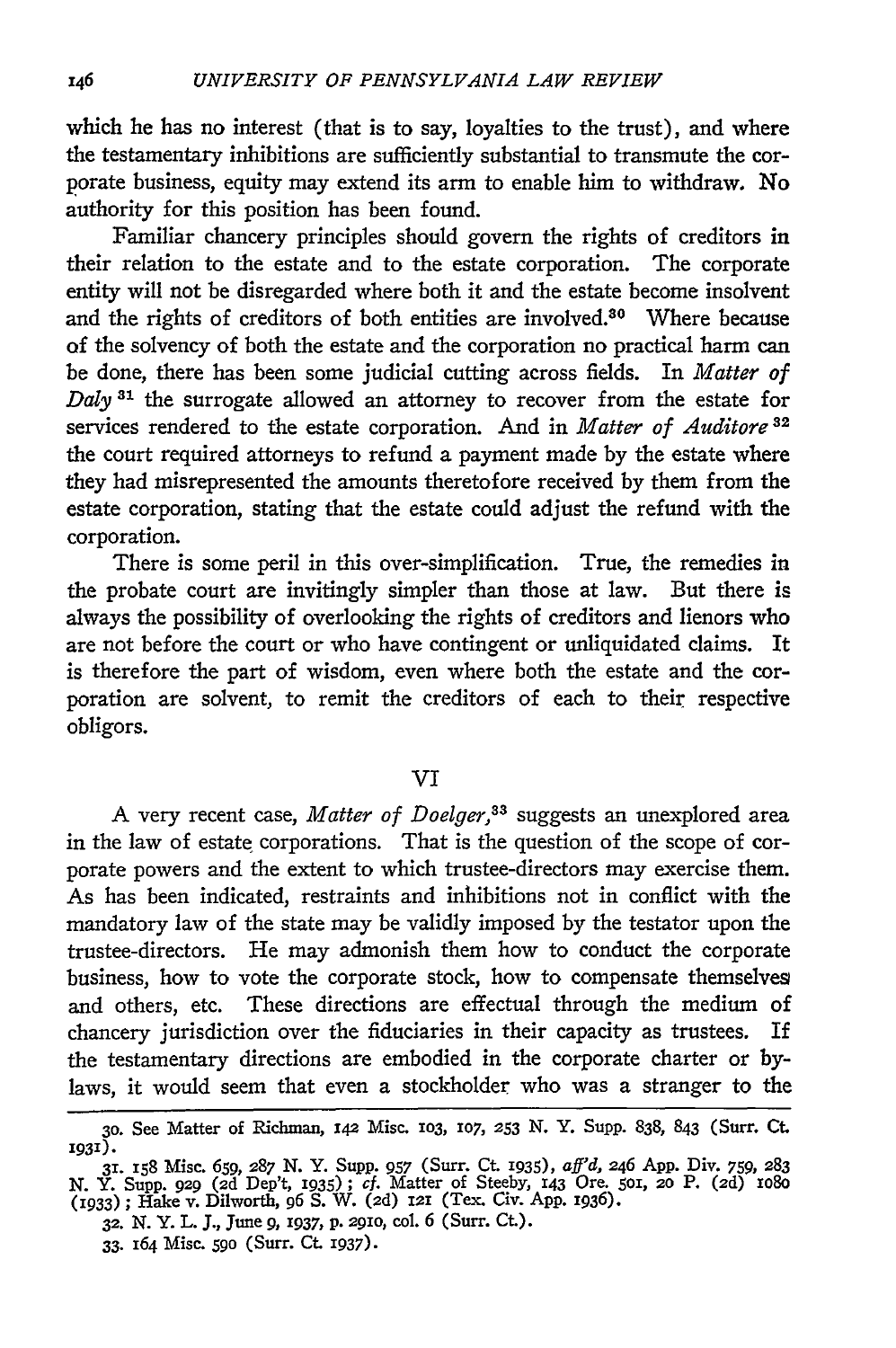trust could enforce compliance therewith. In any event, express or implied testamentary directions remain efficacious without any theoretic necessity of piercing the corporate veil.

The difficult question here is what restraints, if any, are implied where the will is silent. A simple example will suffice to illustrate. Testator has owned during his lifetime all the stock of a business corporation the sole asset of which is a residential property which he had bought for investment. Stock of this corporation forms part of his residuary trust. The corporate charter contains the customary extensive powers, far more extensive than the uses of the corporation during testator's lifetime. Can the trusteedirectors of this estate corporation sell the real property and employ the proceeds to engage in the diamond business?

Attention should be called to another possible development. The testator, through a business corporation, had sold ladies' dresses. The stock of this corporation forms part of his residuary trust. Have trustee-directors the right to extend the business to a more expensive line of dresses? To sale of dresses on the instalment plan? To sale of millinery? In short, have the trustee-directors the right to enlarge the corporate activities, either in allied or in radically different channels?

We have assumed that the will is silent on the question. If the court finds express or implied testamentary direction as to the scope of the business, it will not permit that scope to be radically modified. Where, however, the Will is silent, the court will be called upon to decide whether the corporate charter, with its extensive powers, constitutes a carte blanche to the trustee-directors.

It has been submitted throughout this article that the dominant criterion of the action of the trustee-directors is respect for the testamentary scheme. If that path of approach is correct, then we may postulate an implied intent that the corporation confine itself to the bounds of operation delimited during testator's lifetime. If, therefore, decedent has employed his or the corporate property in a specific business, he has impliedly directed that it continue in that business. The extension into contiguous fields should not be undertaken unless the maintenance of the business on a profitable basis necessitates such action. Even then, trustees would find it the part of wisdom to seek instructions of the probate court. Radical modification of the purposes of the corporation should not be sanctioned unless express or implied authority therefor can be found in the will or in surrounding circumstances.<sup>34</sup> An attempt to validate an unauthorized departure in the corporate activities by amending the charter or by-laws will be ineffective.<sup>35</sup> The trustees cannot lift themselves by their own boot-straps.

<sup>34.</sup> Matter **of** Rowland, **273 N. Y. IOO,** *6* **N. E. (2d) 393 (W93).**

<sup>35.</sup> Matter of Doelger, **164** Misc. **59o** (Surr. Ct. **x937)-**